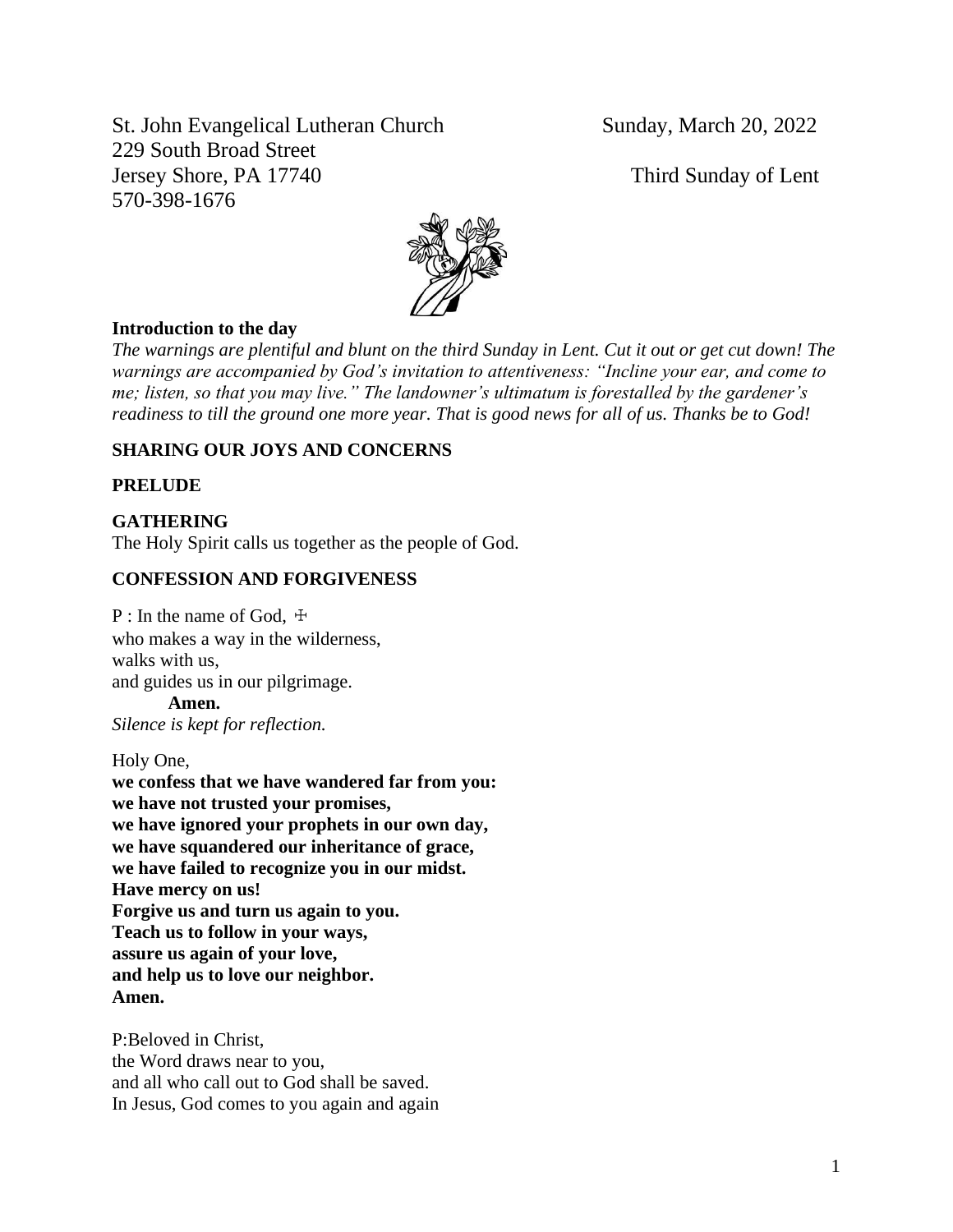and gathers you under wings of love. In  $\pm$  Jesus' name, your sins are forgiven. God journeys with you and teaches you how to live in love. **Amen.**

# **GATHERING SONG:** *Glorious Things of You Are Spoken 647*

# **GREETING**

P: The love of God poured into our hearts, the saving grace of Jesus Christ, and the abundant life of the Holy Spirit be with you all. **C: And also, with you.**

**Kyrie p. 138**

# **PRAYER OF THE DAY**

P: Let us pray.

**Eternal God, your kingdom has broken into our troubled world through the life, death, and resurrection of your Son. Help us to hear your word and obey it, and bring your saving love to fruition in our lives, through Jesus Christ, our Savior and Lord, who lives and reigns with you and the Holy Spirit, one God, now and forever. Amen.**

# *The assembly is seated.*

#### **WORD**

God speaks to us in scripture reading, preaching, and song.

# **FIRST READING: Isaiah 55:1-9**

*To those who have experienced long years in exile, the return to their homeland is a celebration of abundant life. God calls them into an everlasting covenant of love. Those who return to God will enjoy new life and forgiveness, because God's ways are not our ways.*

 ${}^{1}$ Ho, everyone who thirsts, come to the waters; and you that have no money, come, buy and eat! Come, buy wine and milk without money and without price. <sup>2</sup>Why do you spend your money for that which is not bread, and your labor for that which does not satisfy? Listen carefully to me, and eat what is good, and delight yourselves in rich food. <sup>3</sup>Incline your ear, and come to me; listen, so that you may live. I will make with you an everlasting covenant, my steadfast, sure love for David.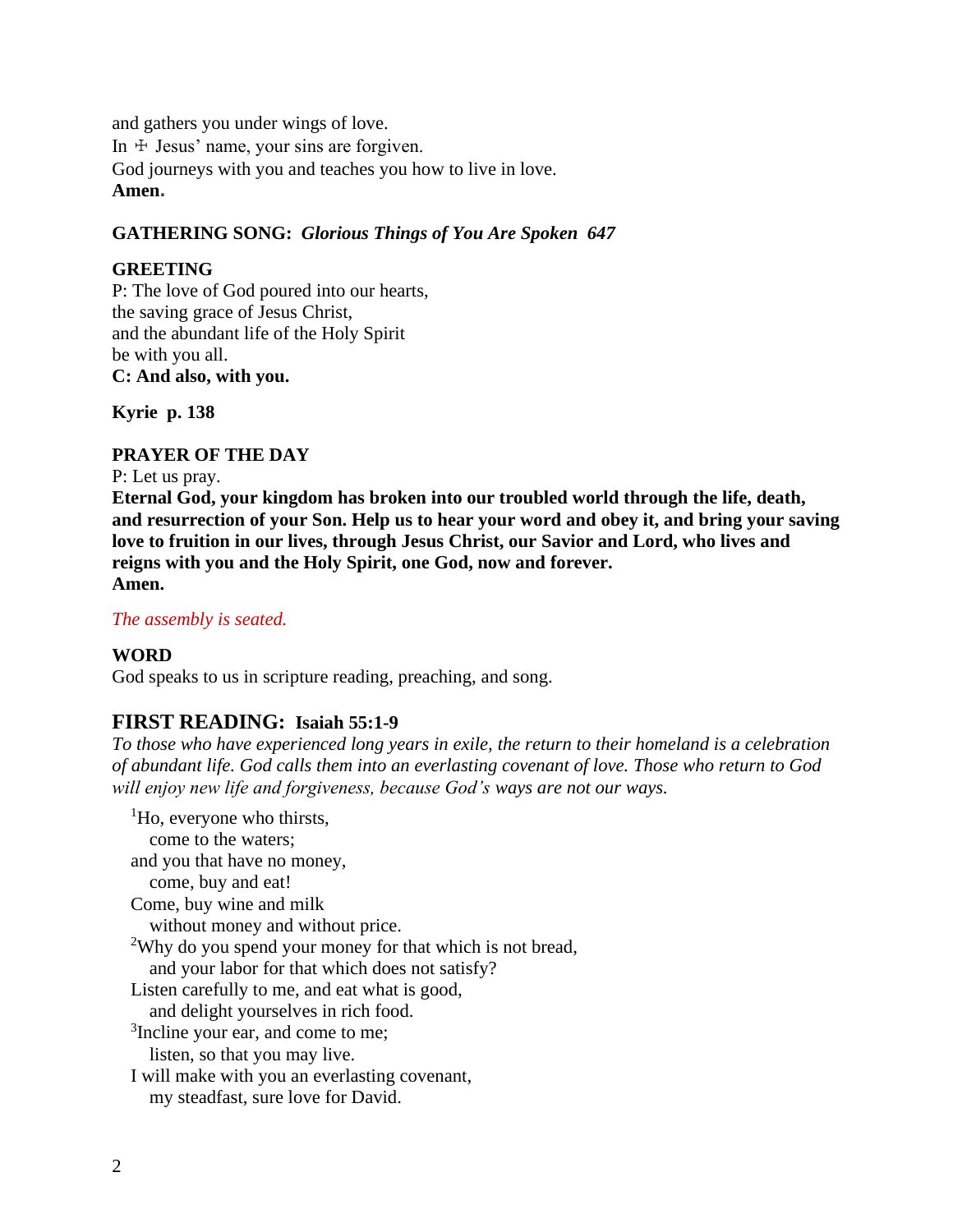<sup>4</sup>See, I made him a witness to the peoples, a leader and commander for the peoples. <sup>5</sup>See, you shall call nations that you do not know, and nations that do not know you shall run to you, because of the LORD your God, the Holy One of Israel, for he has glorified you. <sup>6</sup>Seek the LORD while he may be found,

call upon him while he is near; <sup>7</sup>let the wicked forsake their way, and the unrighteous their thoughts; let them return to the LORD, that he may have mercy on them, and to our God, for he will abundantly pardon. <sup>8</sup>For my thoughts are not your thoughts, nor are your ways my ways, says the LORD.

<sup>9</sup>For as the heavens are higher than the earth,

so are my ways higher than your ways

L: The word of the Lord.

**C: Thanks be to God.**

# **PSALM: 63:1-8**

 $1$ O God, you are my God; eagerly I seek you; my soul thirsts for you, my flesh faints for you, as in a dry and weary land where there is no

water.

#### <sup>2</sup>**Therefore I have gazed upon you in your holy place, that I might behold your power and your glory.**

<sup>3</sup>For your steadfast love is better than life itself; my lips shall give you praise. <sup>4</sup>**So will I bless you as long as I live and lift up my hands in your name.**  $5$ My spirit is content, as with the richest of foods, and my mouth praises you with joyful lips, <sup>6</sup>**when I remember you upon my bed, and meditate on you in the night watches.**  $7$ For you have been my helper, and under the shadow of your wings I will rejoice. <sup>8</sup>**My whole being clings to you;**

# **your right hand holds me fast.**

# **Second Reading: 1 Corinthians 10:1-13**

*Paul uses images from Hebrew Scriptures and prophecy to speak the truth of Jesus Christ: He is our rock, our water, our food, and our drink. Christ is the living sign of God's faithfulness.*

<sup>1</sup>I do not want you to be unaware, brothers and sisters, that our ancestors were all under the cloud, and all passed through the sea, <sup>2</sup> and all were baptized into Moses in the cloud and in the sea, <sup>3</sup> and all ate the same spiritual food, <sup>4</sup> and all drank the same spiritual drink. For they drank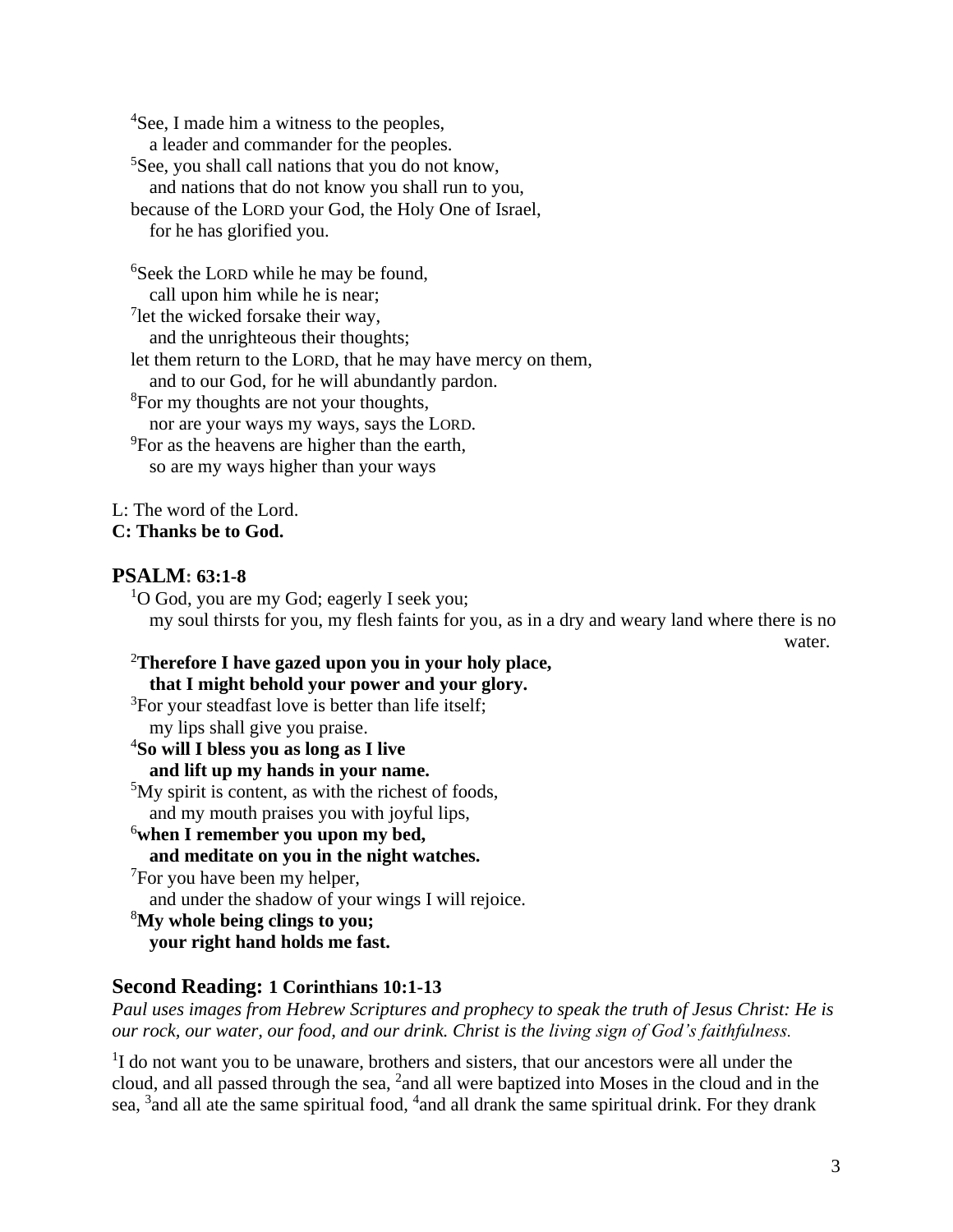from the spiritual rock that followed them, and the rock was Christ. <sup>5</sup>Nevertheless, God was not pleased with most of them, and they were struck down in the wilderness.

 $6$ Now these things occurred as examples for us, so that we might not desire evil as they did. <sup>7</sup>Do not become idolaters as some of them did; as it is written, "The people sat down to eat and drink, and they rose up to play." <sup>8</sup>We must not indulge in sexual immorality as some of them did, and twenty-three thousand fell in a single day. <sup>9</sup>We must not put Christ to the test, as some of them did, and were destroyed by serpents. <sup>10</sup>And do not complain as some of them did, and were destroyed by the destroyer. <sup>11</sup>These things happened to them to serve as an example, and they were written down to instruct us, on whom the ends of the ages have come.  $^{12}$ So if you think you are standing, watch out that you do not fall. <sup>13</sup>No testing has overtaken you that is not common to everyone. God is faithful, and he will not let you be tested beyond your strength, but with the testing he will also provide the way out so that you may be able to endure it.

L: The word of the Lord.

#### **C: Thanks be to God.**

### *The assembly stands.*

#### **GOSPEL ACCLAMATION**  to the Lord, your God, G Re - turn for he is gra-cious and mer - ci ful, slow and a-bound-ing in an ger, to  $\sigma$ stead - fast love, and a - bound - ing in stead - fast love.

P: The holy gospel according to Luke. **C: Glory to you, O Lord.**

# **GOSPEL: Luke 13:1-9**

*Asked about current tragic events, Jesus turns a lesson about whether suffering is deserved into a hard call to obedience. He then tells a parable that holds out hope that the timeline for ultimate judgment will be tempered by patience.*

<sup>1</sup>At that very time there were some present who told him about the Galileans whose blood Pilate had mingled with their sacrifices.<sup>2</sup>[Jesus] asked them, "Do you think that because these Galileans suffered in this way they were worse sinners than all other Galileans?<sup>3</sup>No, I tell you; but unless you repent, you will all perish as they did. <sup>4</sup>Or those eighteen who were killed when the tower of Siloam fell on them—do you think that they were worse offenders than all the others living in Jerusalem? <sup>5</sup>No, I tell you; but unless you repent, you will all perish just as they did."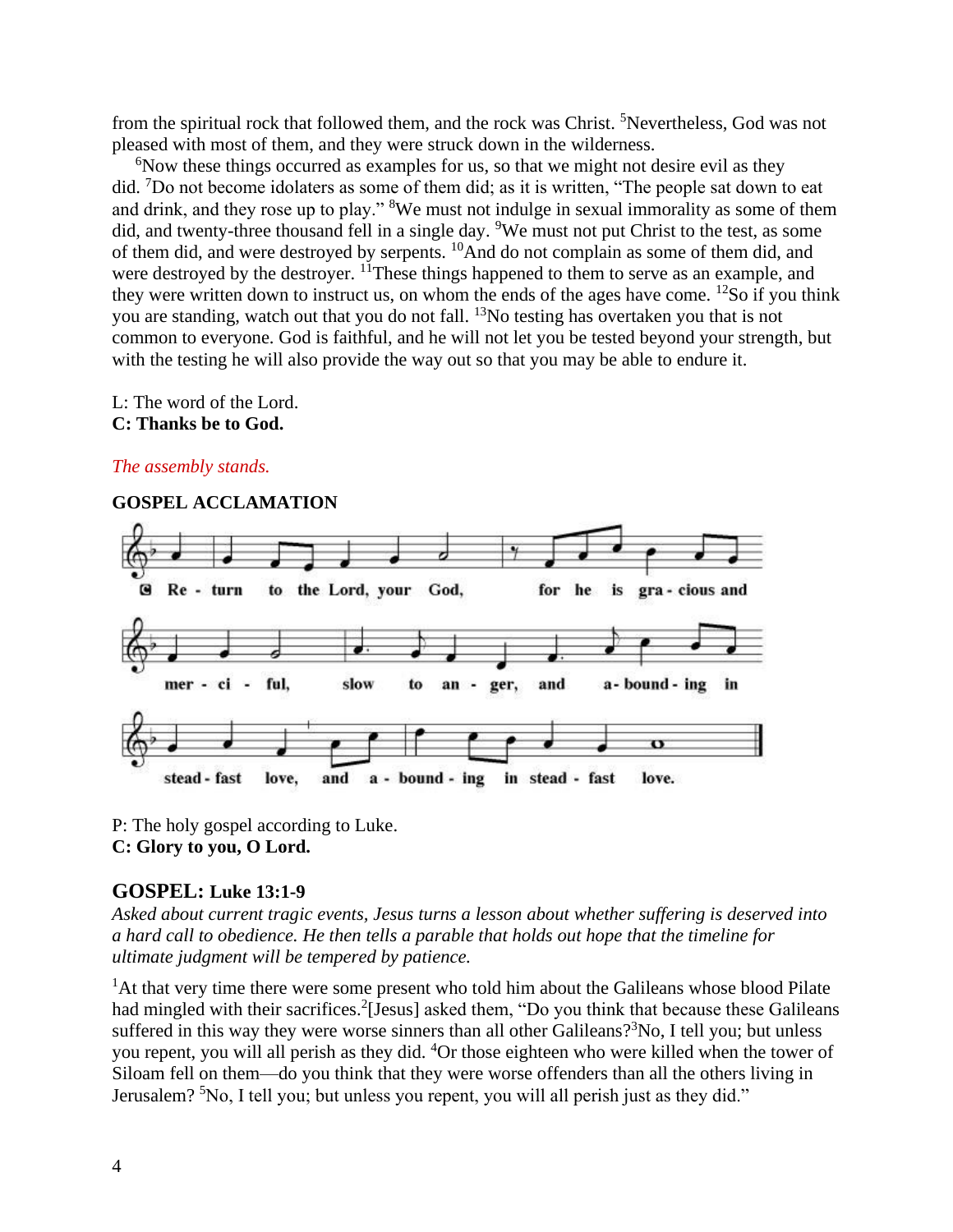<sup>6</sup>Then he told this parable: "A man had a fig tree planted in his vineyard; and he came looking for fruit on it and found none. <sup>7</sup>So he said to the gardener, 'See here! For three years I have come looking for fruit on this fig tree, and still I find none. Cut it down! Why should it be wasting the soil?' <sup>8</sup>He replied, 'Sir, let it alone for one more year, until I dig around it and put manure on it. <sup>9</sup>If it bears fruit next year, well and good; but if not, you can cut it down.'"

P: The gospel of the Lord. **C: Praise to you, O Christ.**

#### *The assembly is seated.*

#### **SERMON**

**HYMN OF THE DAY:** *Rock of Ages 623* **THE NICENE CREED We believe in one God, the Father, the Almighty, maker of heaven and earth, of all that is, seen and unseen. We believe in one Lord, Jesus Christ, the only Son of God, eternally begotten of the Father, God from God, Light from Light, true God from true God, begotten, not made,** 

**of one Being with the Father;** 

**through him all things were made.** 

**For us and for our salvation** 

**he came down from heaven,** 

**was incarnate of the Holy Spirit and the virgin Mary** 

**and became truly human.** 

**For our sake he was crucified under Pontius Pilate;** 

**he suffered death and was buried.** 

**On the third day he rose again** 

**in accordance with the scriptures;** 

**he ascended into heaven** 

**and is seated at the right hand of the Father.** 

**He will come again in glory to judge the living and the dead, and his kingdom will have no end.** 

**We believe in the Holy Spirit, the Lord, the giver of life, who proceeds from the Father and the Son,\***

**who with the Father and the Son is worshiped and glorified,** 

**who has spoken through the prophets.** 

**We believe in one holy catholic and apostolic church.** 

**We acknowledge one baptism for the forgiveness of sins.** 

**We look for the resurrection of the dead,** 

**and the life of the world to come. Amen.**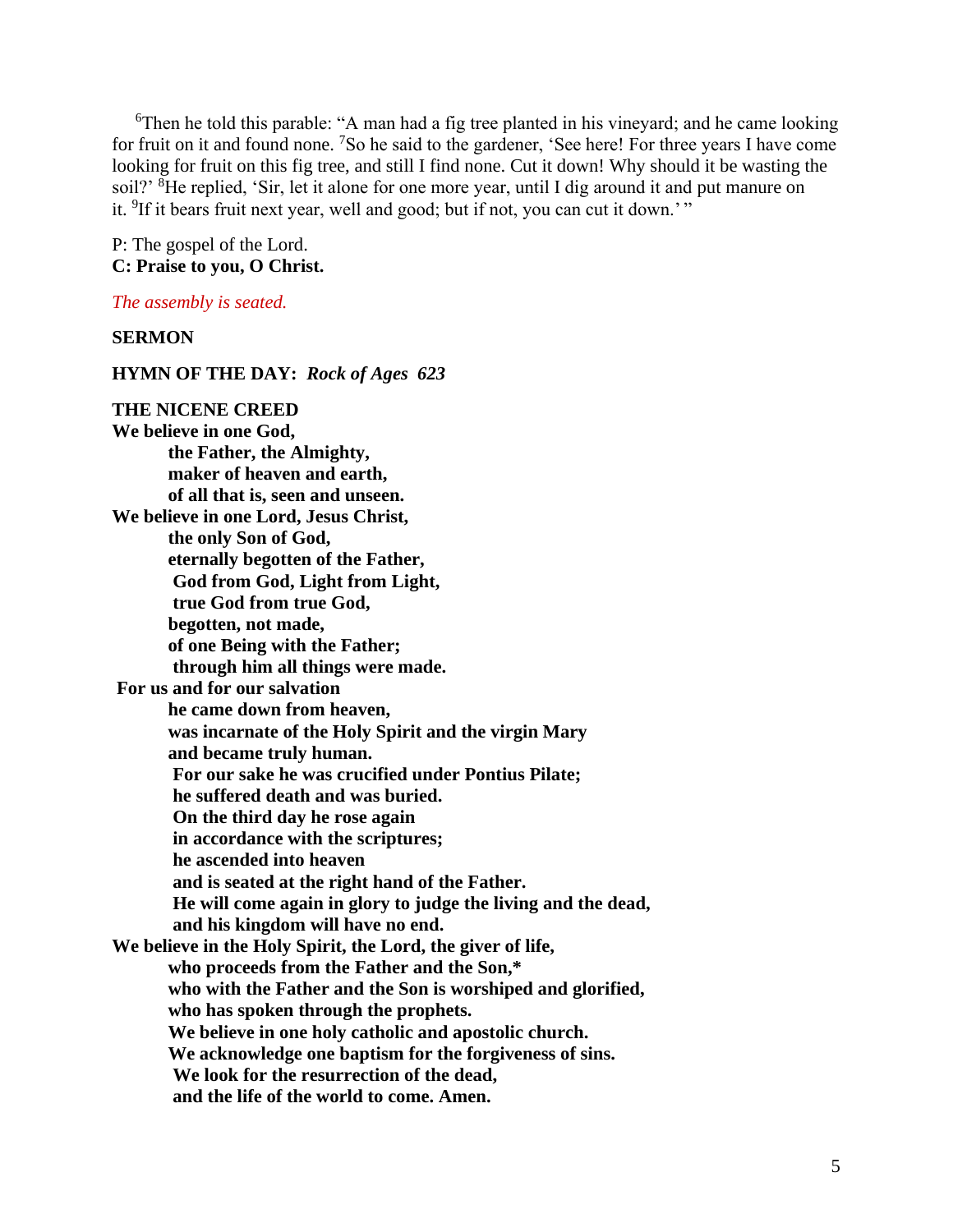# **PRAYERS OF INTERCESSION**

A: Drawn close to the heart of God, we offer these prayers for the church, the world, and all who are in need.

### *A brief silence.*

We pray for the church around the world in all its forms: for pastors, deacons, bishops, chaplains, and mission developers; for church councils, committee chairs, and all lay ministry leaders; for congregations that contemplate difficult decisions about the future of their ministry. Merciful God,

#### **C: receive our prayer.**

A: For the health of this planet and the well-being of its creatures: for lands impacted by droughts and at risk of wildfires; for fig trees and vineyards that produce fruit for our nourishment and delight; for animal habitats threatened by climate change. Merciful God,

### **C: receive our prayer.**

A: For those called into positions of civic responsibility: for judges, attorneys, and court administrators tasked with uncovering truth and delivering justice; for activists and community leaders who cast a vision of a more compassionate and equitable society. Merciful God,

#### **C: receive our prayer.**

For those who call upon you for mercy: for all who live in poverty and experience hunger; for any who feel tested beyond their strength; for those who are hospitalized or near death, and for all in need of healing (*especially*). Merciful God,

#### **receive our prayer.**

A: For the advocacy efforts of this congregation: for those whose faith leads them to speak difficult truths and engage in difficult conversations with policymakers; for those who promote mercy over vengeance or retaliation. Merciful God,

#### **C: receive our prayer.**

*Here other intercessions may be offered.*

A:God of grace, we uplift the Young Adult Global Mission ministry as young people around the ELCA discern the opportunity to serve Christ for a year to our companion churches and organizations around the world. Guide their thinking and may these young folks be bold in their witness to Jesus Christ as they use their gifts to be God's Work using their hands. Merciful God,

#### C: **hear our prayer.**

A: For those whose earthly journeys have ended, we give thanks. With (*names* and) all the saints, we praise you for the forgiveness of sins, the resurrection of the body, and the life everlasting. Merciful God,

#### **C: receive our prayer.**

P: Accept the prayers we bring, O God, on behalf of a world in need, for the sake of Jesus Christ. **Amen.**

#### *The assembly is seated.*

**Responding in Love Our Offerings** *This is our response to God's grace.* **Our Offering of Music**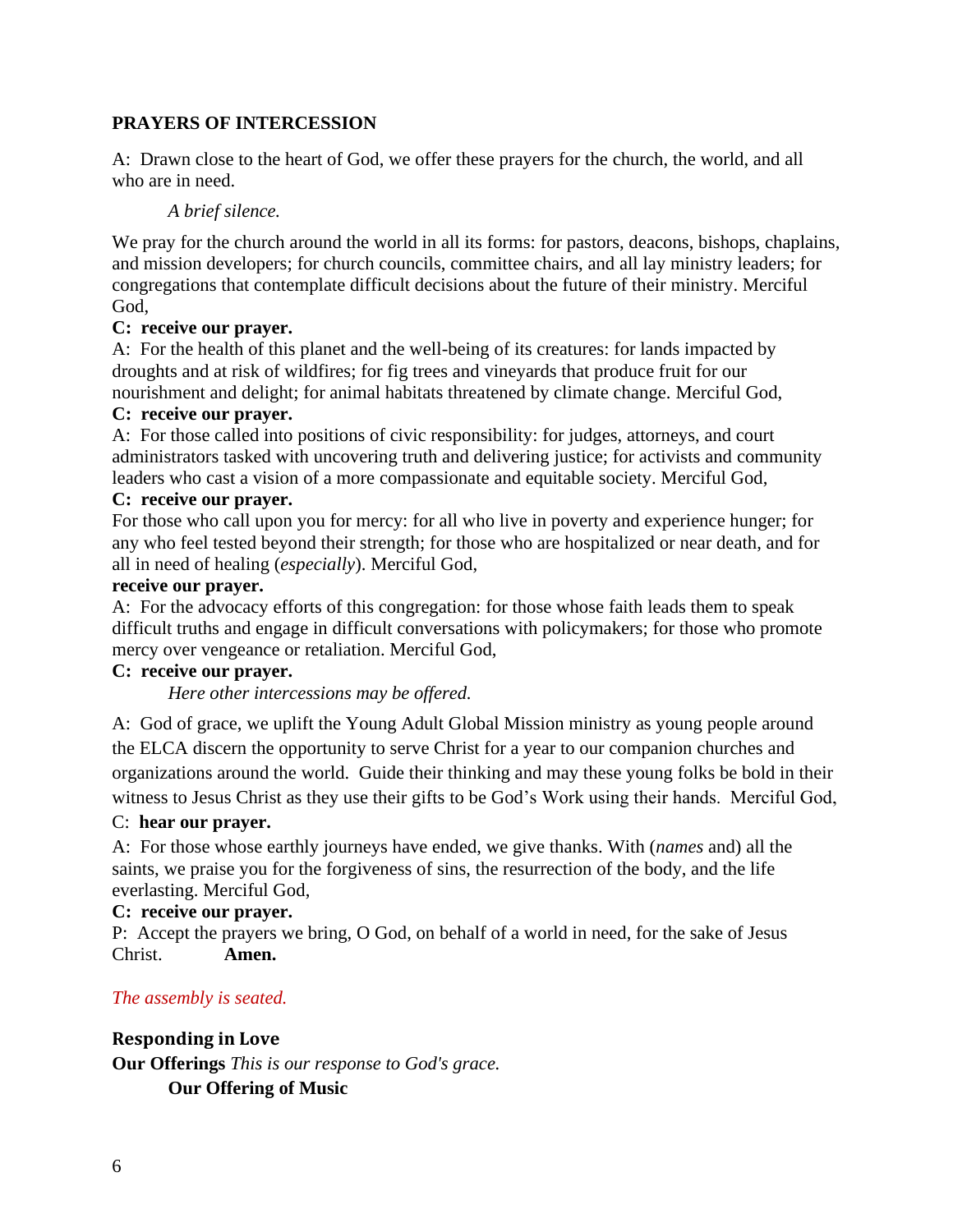# **CHOIR ANTHEM** *On Our Knees*

#### *The assembly stands.*

# **OFFERTORY**

*Create in me a clean heart, O God, and renew a right spirit with me. Cast me not away from your presence and take not your Holy Spirit from me. Restore to me the joy of your salvation, and uphold me with your free Spirit.*

#### **OFFERING PRAYER**

A: Extravagant God, you have blessed us with the fullness of creation. Now we gather at your feast where you offer us the food that satisfies. Take and use what we offer here, come among us, and feed us with the body and blood of Christ, in whose name we pray. **Amen.**

# **GREAT THANKSGIVING** *P.144 (in the beginning of the hymnal)* **Dialogue**

**Preface by the Pastor Holy Holy Holy**

#### **THANKSGIVING AT THE TABLE Words of Institution**

Holy God, our living Water and our merciful Guide, together with rivers and seas, wells and springs we bless and magnify you. You led your people Israel through the desert, and provided them water from the rock. We praise you for Christ, our Rock and our Water, who joined us in our desert, pouring out his life for the world.

In the night in which he was betrayed, our Lord Jesus took bread, and gave thanks; broke it, and gave it to his disciples, saying: Take and eat; this is my body, given for you. Do this for the remembrance of me.

Again, after supper, he took the cup, gave thanks, and gave it for all to drink, saying: This cup is the new covenant in my blood, shed for you and for all people for the forgiveness of sin. Do this for the remembrance of me.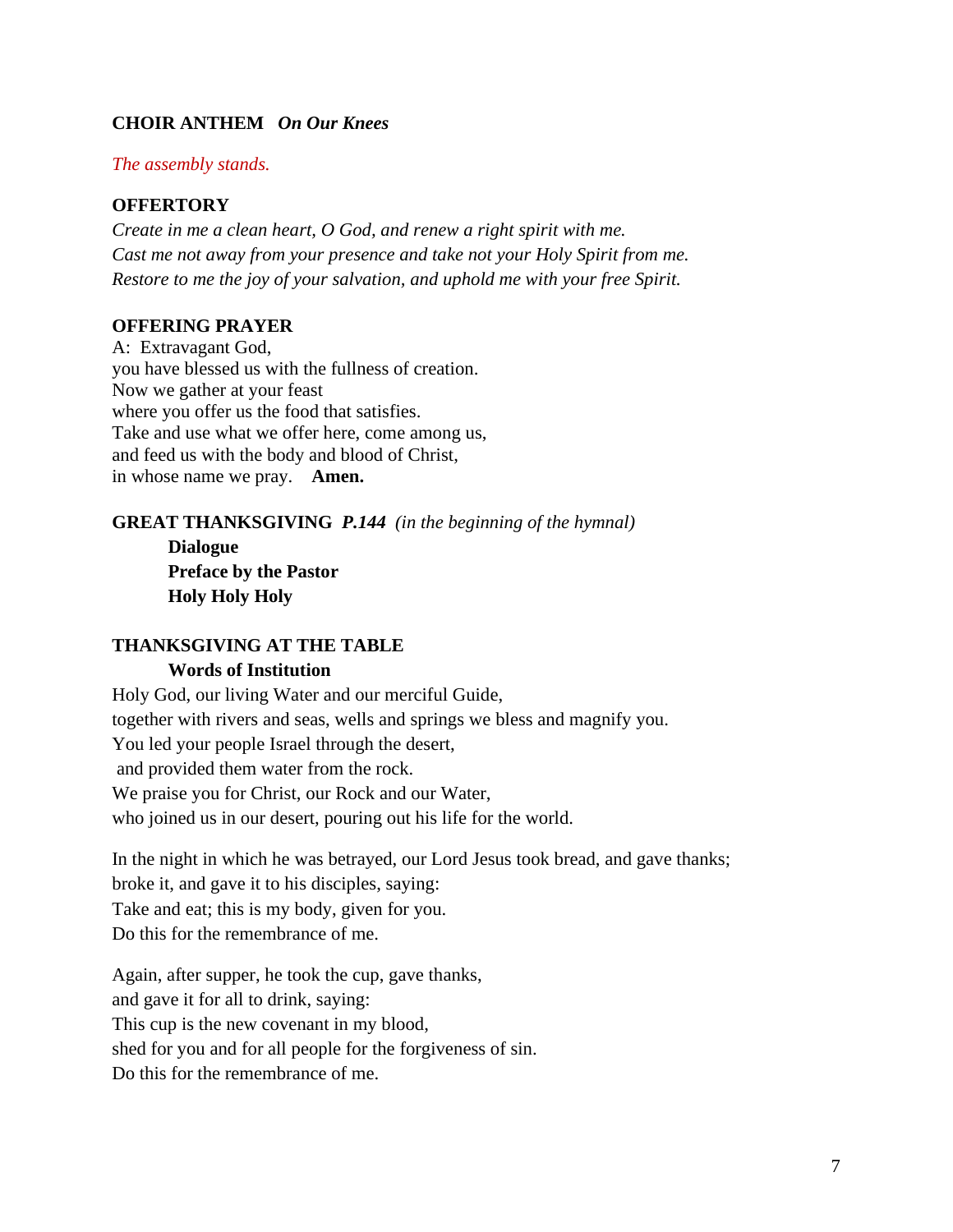Remembering, therefore, his life, death, and resurrection, we await your salvation for all this thirsty world. Pour out your Spirit on this holy food and on all the baptized gathered for this feast: wash away our sin, that we may be revived for our journey by the love of Christ. Through him all glory and honor is yours, Almighty Father, with the Holy Spirit, in your holy Church, both now and forever. **Amen**

#### **LORD'S PRAYER**

**Our Father, who art in heaven, hallowed be thy name, thy kingdom come, thy will be done, on earth as it is in heaven. Give us this day our daily bread; and forgive us our trespasses, as we forgive those who trespass against us; and lead us not into temptation, but deliver us from evil. For thine is the kingdom, and the power, and the glory, forever and ever. Amen.**

#### **INVITATION TO COMMUNION**

P: Here is food and drink for the journey. Take and be filled. **COMMUNION** *When giving the bread and cup, the communion ministers say* The body of Christ, given for you. The blood of Christ, shed for you.

*and each person may respond* **Amen.**

**Communion Song** *Lamb of God You Take Away p.146*

# **SONG AFTER COMMUNION** *Jesus, Remember Me*

*Jesus, remember me when you come into your kingdom. Jesus, remember me when you come into your kingdom.*

#### *The assembly stands.*

#### **PRAYER AFTER COMMUNION**

A: Blessed Jesus, in this rich meal of grace, you have fed us with your body, the bread of life. Now send us forth to bear your life-giving hope to a world in need. **Amen.**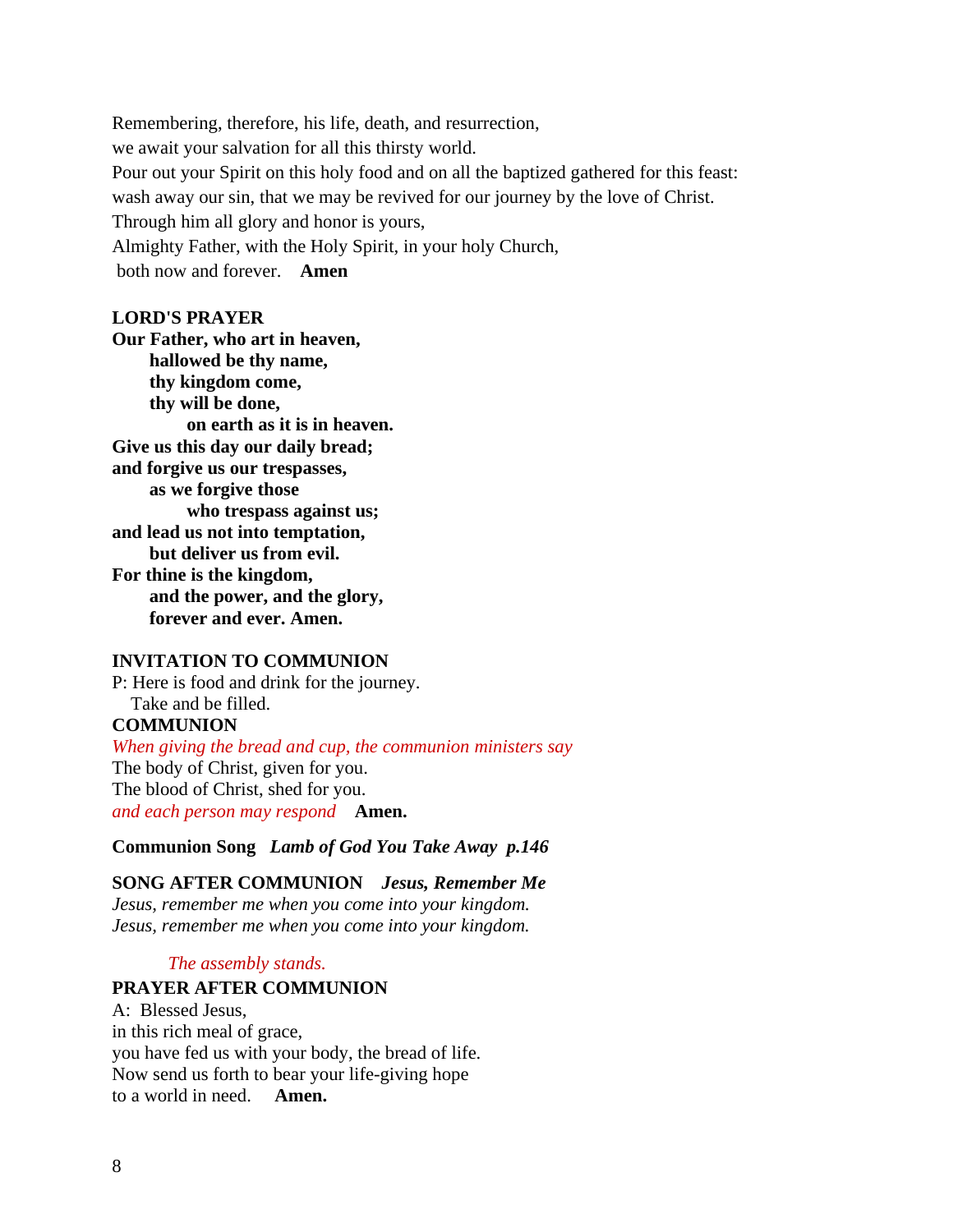### **SENDING**

God blesses us and sends us in mission to the world.

#### **BLESSING**

You are children of God, anointed with the oil of gladness and strengthened for the journey. Almighty God, motherly, majestic, and mighty, ☩ bless you this day and always. **Amen.**

# **SENDING SONG:** *Come To Me All Pilgrims Thirsty 777 verses 1-4*

#### **DISMISSAL**

P: Go in peace. Jesus meets you on the way.

**C: Thanks be to God.**

#### *Announcements*

We welcome our visitors and ask that you sign a Visitor Attendance and Holy Communion Card that is located in the pew rack. We ask that cards be returned via the offering plate during the receiving of the offering. We practice "open Communion" here at St. John meaning that all who believe in the "real presence" of Christ are welcomed to receive the Sacrament of Holy Communion. We offer two choices for Holy Communion, wine or grape juice. Those worshipers desiring grape juice are asked at the communion rail to place their right hand over their heart after receiving "The Body of Christ".

Remember in prayer: Rowan Aldridge, Dave Barner, Mary Bower, Mike Cervinsky, Agnes Cryder, Don Delaney, Mary Ellen Dougherty, Charlie Dunne, William Greene, Fred Hoffer, Mick Miller, David Mitchell, Jean Ann Snyder, John Truax, and all of our shut-ins; the safety of our military troops around the world (Mark Baier, Isaac Boring, Jake Cordrey, Ben Cramer, Patrick Hamlin, Paul Laidacker, Kenny Leitch, Steven Moore, Maddison Myers, Tyler O'Neal, Adam Shaffer, Richie Speicher, Aaron Stabley, Paul St. James, Jenna White); Family Promise. Bishop Eaton, our Presiding Bishop; and Bishop Collins, Bishop of the Upper Susquehanna Synod. For our Companion Synod in Liberia and Ansbach-Wurzburg, Germany.

Special thanks to today's helpers: Lector –Shane Snyder; Assisting Ministers –Gary Johnson and Karen Aucker; Head Usher –Jim Ely; Teller –Max Dincher; Bulletin Sponsor – Betty Allen; Children's Church –Cathy Eisner.

Next week's helpers: Lector –Deb Heydrich; Assisting Ministers – Joyce Braucht and Carl Schaefer; Head Usher –Jim Ely; Teller –Max Dincher; Bulletin Sponsor – Betty Allen; Children's Church – Holly Dittmer; Flowers – Barners.

The altar flowers are given in memory of loved ones by Connie Barker.

The Sanctuary Candle is given to the glory of God by Gary and Gina Johnson.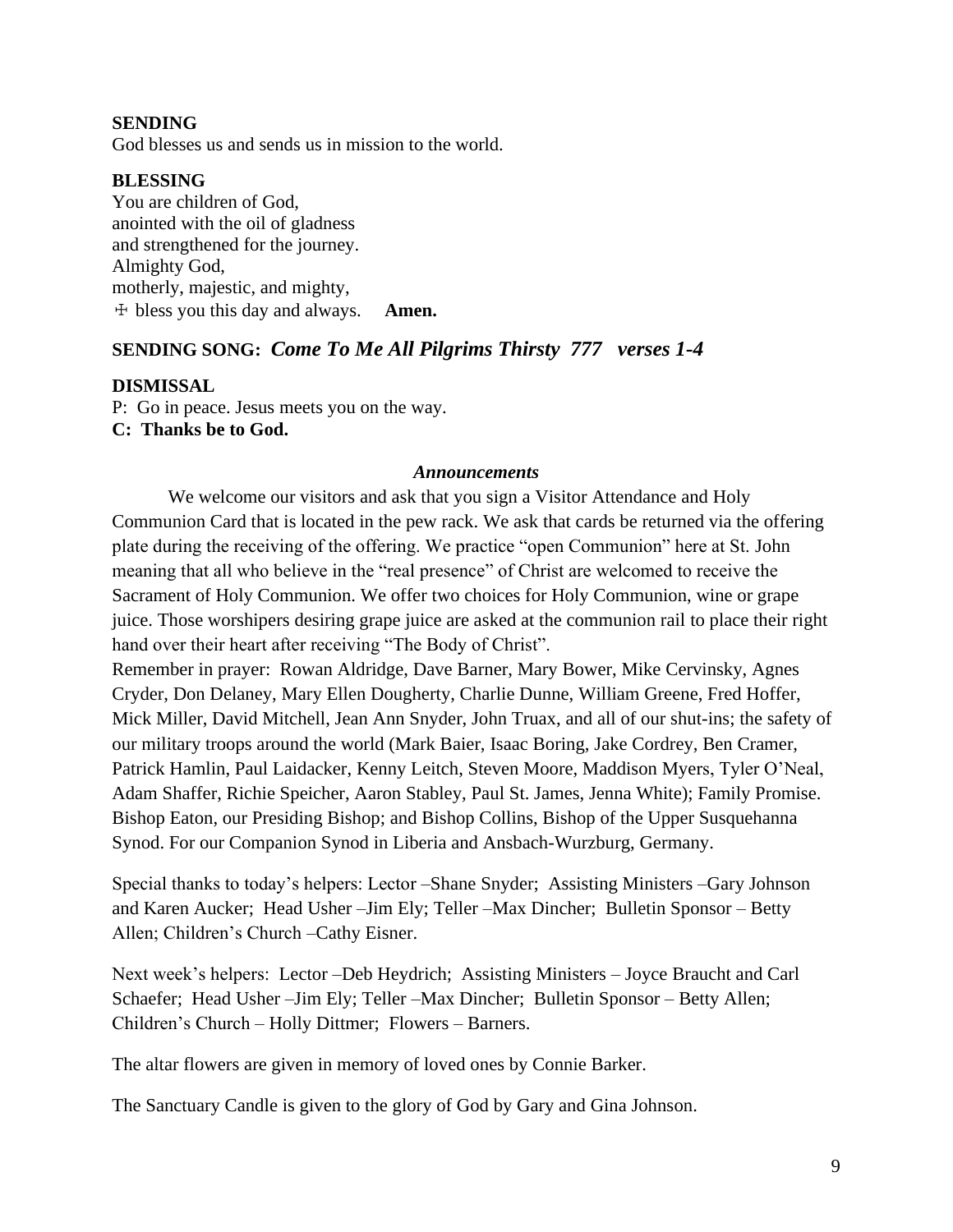Sponsors for the bulletin at \$17 per week are needed! The sign-up sheet is in the downstairs hallway opposite Pastor's office.

The Lutheran Church Women's Prayer Chain is a vital ministry of St. John Lutheran. Anyone in need of prayers is asked to contact any of the following persons: Gloria Ely – 570-873-3597 Sarah Davidson - 570-398-0659 Joyce Braucht - 570-398-28

# **Lent Services**

# *Note the change. We will meet in-person at 6:30 pm*

Lent 3 at Garman – Tuesday, March 22, "The Day Alone" Lent 4 at St. John – Tuesday, March 29, "Ministry" Lent 5 at Garman – Tuesday, April 5, "Confession and Communion"

Pastors Shumway and Aucker will be covering the book: Life Together by Dietrich Bonhoeffer. Life Together is a theme that I have been hearing a lot as congregations struggle to meet inperson in the midst of the pandemic. A copy of the book is available from either Pastor or in the tower at St. John. Donations for the books are appreciated.

Palm Sunday – Sunday, April 10, 9:30 a.m. St. John Sanctuary Maundy Thursday, April 14, 7:00 p.m., St. John Sanctuary Good Friday, April 15, 7:00 p.m., St. James Lutheran, "Stations of the Cross" Easter Sunrise, April 17, 6:00 a.m. with Fairplay Brass and breakfast, and 9:30 a.m., St. John Sanctuary.

Just a reminder: **The deadline for applications to Camp Mt. Luther is April 15** which is not that far away. If you are an active youth of St. John, we encourage you to attend Camp Mt. Luther. Applications are available in the church office. Applications MUST be returned to the church office by April 10.

**YOUTH EVENT** !!! Next Monday, March 28 at 6:00 p.m. Budgeting with Bob Dittmer.

Cathy Eisner / Youth are in need of **20 empty egg cartons** by April 10. Please save, gather, bring them in !!

Volunteers are needed for the Palm Sunday Passion Reading. Leave Pastor know if you can read. Needed for the reading of the Passion of our Lord Jesus Christ on April 10. Serving-maid Peter First Challenger Second Challenger Jesus Pilate Centurion